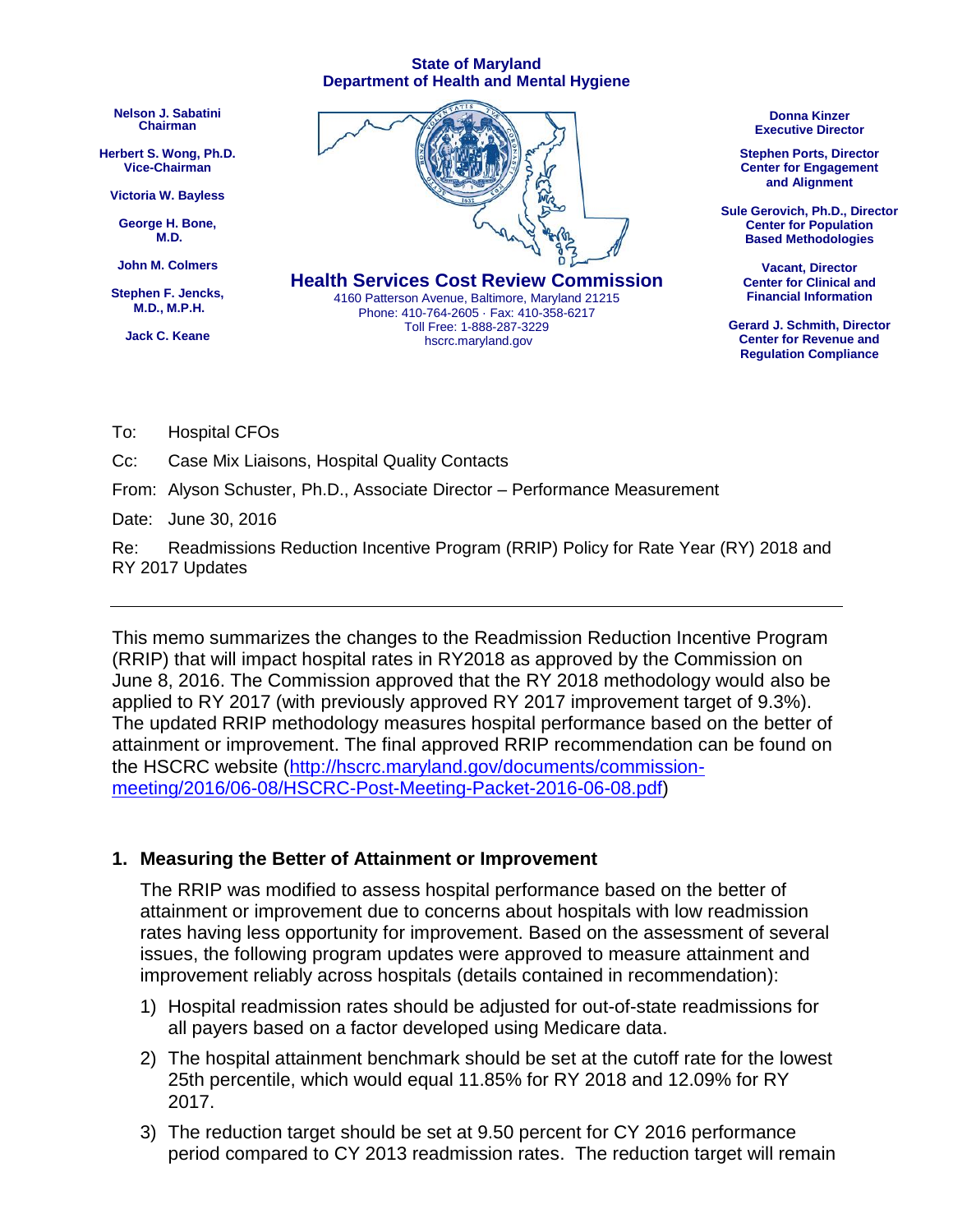at the originally approved 9.30 percent for CY 2015 performance period compared to CY 2013 readmission rates.

### **2. Scaling and Magnitude of Revenue At-Risk**

For the RY 2018 RRIP, as part of the Aggregate Revenue Amount At-Risk recommendation, the Commission approved scaled penalties of up to 2% and scaled rewards of up to 1% of inpatient revenue. These rewards and penalties are not revenue neutral.<sup>1</sup>

Appendix A contains the RY2018 preset scales for rewards and penalties linked to improvement and attainment performance levels. In addition, the steps for calculating the penalties and rewards for attainment and improvement are provided. The percent change comparing CY 2013 to CY 2016 will be rounded to two decimal places for the payment incentive.

#### **3. Readmission Algorithm Changes for Hospital Readmission Reduction Incentive Program for RY 2018**

For the RRIP methodology, performance is measured using the 30-day all-payer all hospital (both within and between hospitals) readmission rate with adjustments for patient severity (based upon discharge all-patient refined diagnosis-related group severity of illness [APR-DRG SOI]) and planned admissions. For RY2018, there were four changes made to the readmission measure:

- 1) Updated the transfer definition to add next day admissions to transfer counts (i.e., the first admission is counted as a transfer and is ineligible for readmission if the discharge date is the one day before the admission date). FY 2017 definition required transfers to be on the same day.
- 2) Suspended oncology discharges from the readmissions logic due to concerns that planned admission logic does not capture planned readmissions accurately for this service line.
- 3) Overrode the APR DRG grouper results for ensure all rehabilitation discharges are grouped under APR-DRG 860 and are ineligible for readmissions. After evaluating the options with the industry, HSCRC is using Type of Daily Service equal to 8 to recode APR DRG 860 and defines all these discharges as planned and ineligible for readmission. This change was also made when the final results were run for RY 2017.
- 4) Updated to the latest CMS Planned Admission Logic Version 4 (see Appendix B for changes).

In addition, Levindale and Holy Cross Germantown (attainment only) will be included in the RRIP for RY 2018. Figure 1 provides CY 2013 statewide readmission rates under the original RY 2017 and the revised RY 2018 methodology for comparison.

 $\overline{a}$ 

<sup>1</sup> Across all quality programs, the Commission approved a hospital maximum penalty guardrail of 3.5% of total revenue for RY2018.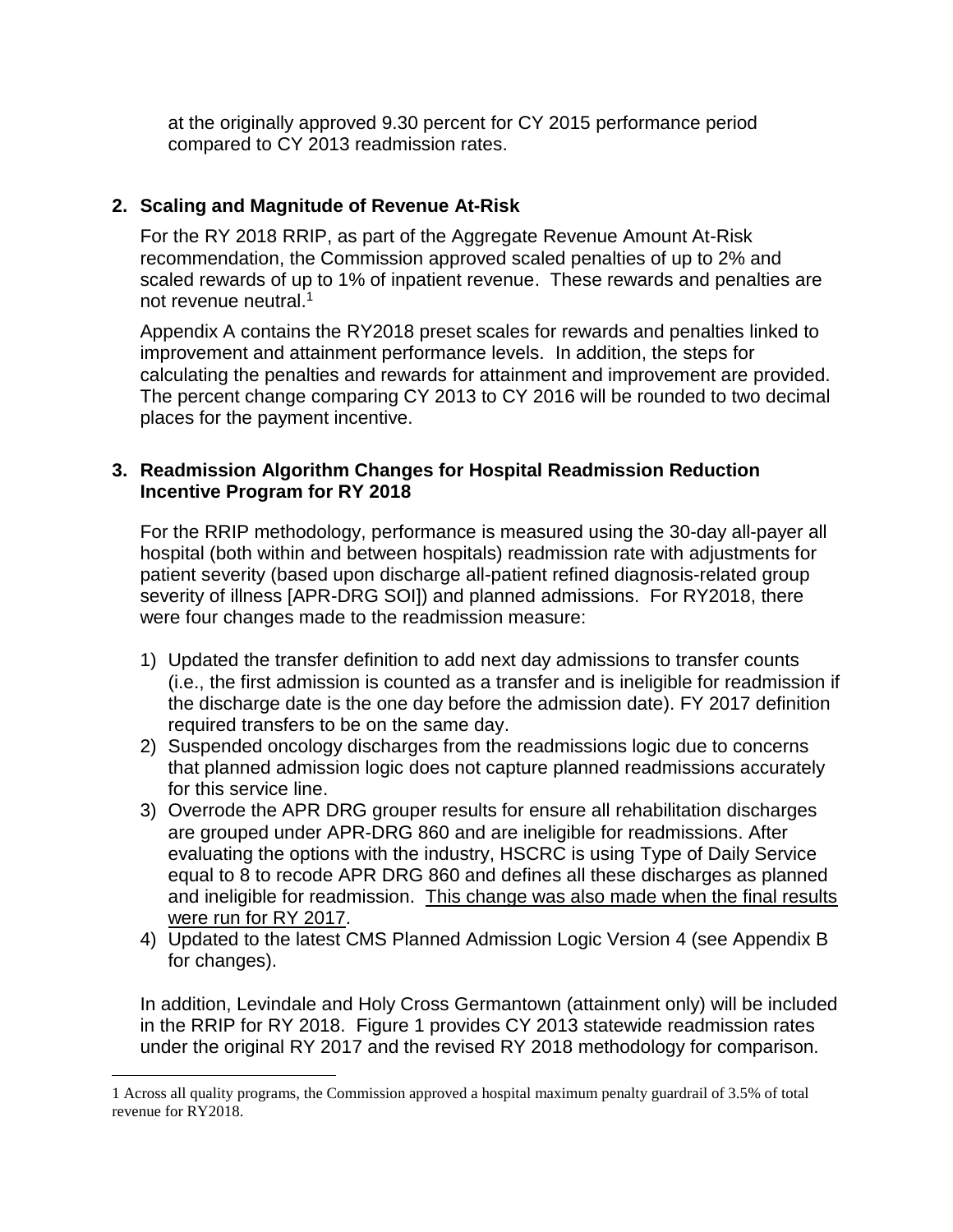See Appendix C for additional details on the HSCRC readmission measure specifications.

| Figure 1. UT ZUIS Readifiession Rates |                           |  |  |  |
|---------------------------------------|---------------------------|--|--|--|
| <b>Rate Year</b>                      | <b>CY 2013 Unadjusted</b> |  |  |  |
| <b>Methodology</b>                    | <b>Readmission Rate</b>   |  |  |  |
| RY 2017                               | 13.86%                    |  |  |  |
| RY 2018                               | 12.93%                    |  |  |  |

# **Figure 1: CY 2013 Readmission Rates**

## **4. Measurement Periods and Grouper Versions**

The base period for RY 2018 remains at CY 2013, which is run using version 32 of the APR grouper (ICD-9 compatible). The performance period is CY 2016, which is run using version 33 of the APR grouper (ICD-10 compatible).

## **5. Readmission Reduction Incentive Program Reporting**

All summary reports and case level data for the RRIP program is sent to hospitals via the CRISP Reporting Services (CRS) Portal. Each hospital has a point-ofcontact, the Chief Financial Officer or their designee, who is contacted by CRISP to approve requests for access. If you need access to quality reports, please send an email to CRISP Support [\(support@crisphealth.org\)](mailto:support@crisphealth.org) indicating the specific quality programs and whether you need summary reports or case level data.

- Base Period: An Excel workbook with the updated CY 2013 base period rates, CY 2016 improvement goal, updated normative values for calculating expected readmissions, and a data dictionary for the case level files will be sent by email to all persons receiving this memo. We are currently validating the final CY 2013 readmission rates with CRISP and anticipate sending out this workbook by mid-July. Preliminary readmission rates under the RY 2018 methodology are provided in Appendix D.
- Performance Period: All summary reports and case level data will be made available to hospitals/health systems through the CRISP Reporting Services (CRS) portal and *not* distributed through Repliweb/email. By mid-July we will have the final revised logic validated and provide the most up-to-date data to hospitals. Preliminary readmission rates under the RY 2018 methodology are provided in Appendix D.

If you have any questions, please email [hscrc.quality@maryland.gov](mailto:hscrc.quality@maryland.gov) or call Dr. Alyson Schuster at 410-764-2673.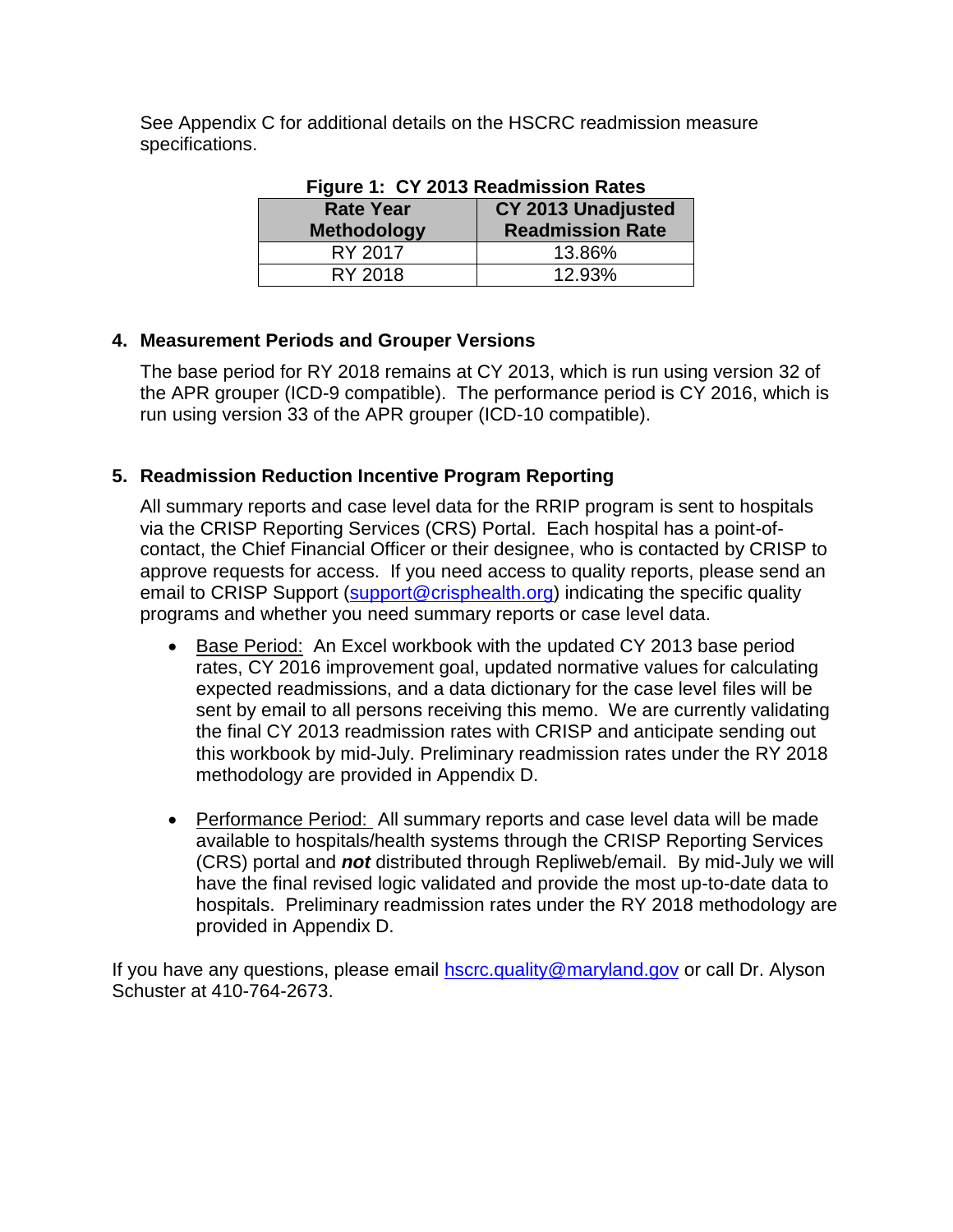#### **Appendix A: Readmission Payment Scale and Penalty/Reward Calculation Steps**

#### **RY 2018 RRIP Adjustments**

The table below summarizes the scaling points for the improvement and attainment scales. All readmission rates used for the RRIP calculations are case-mix adjusted (this detail is omitted from the table headers).

Hospitals with a 20 percent or larger decline in CY 2016 readmission rates compared to CY 2013 base year rates will receive a positive adjustment of one percent of their inpatient revenue. Hospitals with a 10 percent or larger increase in their readmission rates will receive a negative adjustment of two percent of their inpatient revenue. Hospitals with performance between these two points will receive rewards and penalties based on their performance proportionate with the improvement target. For example, a hospital with 10 percent decline would receive 0.05 percent positive adjustment. A similar point scale is created to calculate rewards and penalties based on attainment rates. Hospitals with CY 2015 Readmission Rate lower than 10.61 percent will receive a positive adjustment of 1 percent inpatient revenue.

The final adjustment amounts are determined by the better of attainment or improvement (Columns C vs Column F).

| <b>RY 2018 Scaling Points</b>                                |
|--------------------------------------------------------------|
| Improvement Target: CY 13-CY16 Change =-9.50%                |
| <b>Attainment Benchmark: CY 2016 Readmission Rate=11.85%</b> |

| <b>Improvement Payment Scale</b>                                |                                                                                  | <b>Attainment Payment Scale</b>                            |                                                                        |  |
|-----------------------------------------------------------------|----------------------------------------------------------------------------------|------------------------------------------------------------|------------------------------------------------------------------------|--|
| <b>All-Payer</b><br><b>Readmission Rate</b><br>Change CY13-CY16 | <b>RRIP % Inpatient</b><br><b>Revenue</b><br><b>Payment</b><br><b>Adjustment</b> | <b>All Payer</b><br><b>Readmission Rate</b><br><b>CY16</b> | <b>RRIP % Inpatient</b><br><b>Revenue Payment</b><br><b>Adjustment</b> |  |
| A                                                               | C                                                                                | D                                                          | F                                                                      |  |
| Lower                                                           | 1.00%                                                                            | Lower                                                      | 1.00%                                                                  |  |
| $-20.0%$                                                        | 1.00%                                                                            | 10.61%                                                     | 1.00%                                                                  |  |
| $-18.0%$                                                        | 0.81%                                                                            | 10.85%                                                     | 0.81%                                                                  |  |
| $-15.0%$                                                        | 0.52%                                                                            | 11.20%                                                     | 0.52%                                                                  |  |
| $-10.0%$                                                        | 0.05%                                                                            | 11.79%                                                     | 0.05%                                                                  |  |
| $-9.5%$                                                         | 0.00%                                                                            | 11.85%                                                     | 0.00%                                                                  |  |
| $-9.0%$                                                         | $-0.05%$                                                                         | 11.91%                                                     | $-0.05%$                                                               |  |
| 5.0%                                                            | $-1.49%$                                                                         | 13.57%                                                     | $-1.49%$                                                               |  |
| 9.0%                                                            | $-1.90%$                                                                         | 14.05%                                                     | $-1.90%$                                                               |  |
| 10.0%                                                           | $-2.00%$                                                                         | 14.16%                                                     | $-2.00%$                                                               |  |
| <b>Higher</b>                                                   | $-2.00%$                                                                         | <b>Higher</b>                                              | $-2.00%$                                                               |  |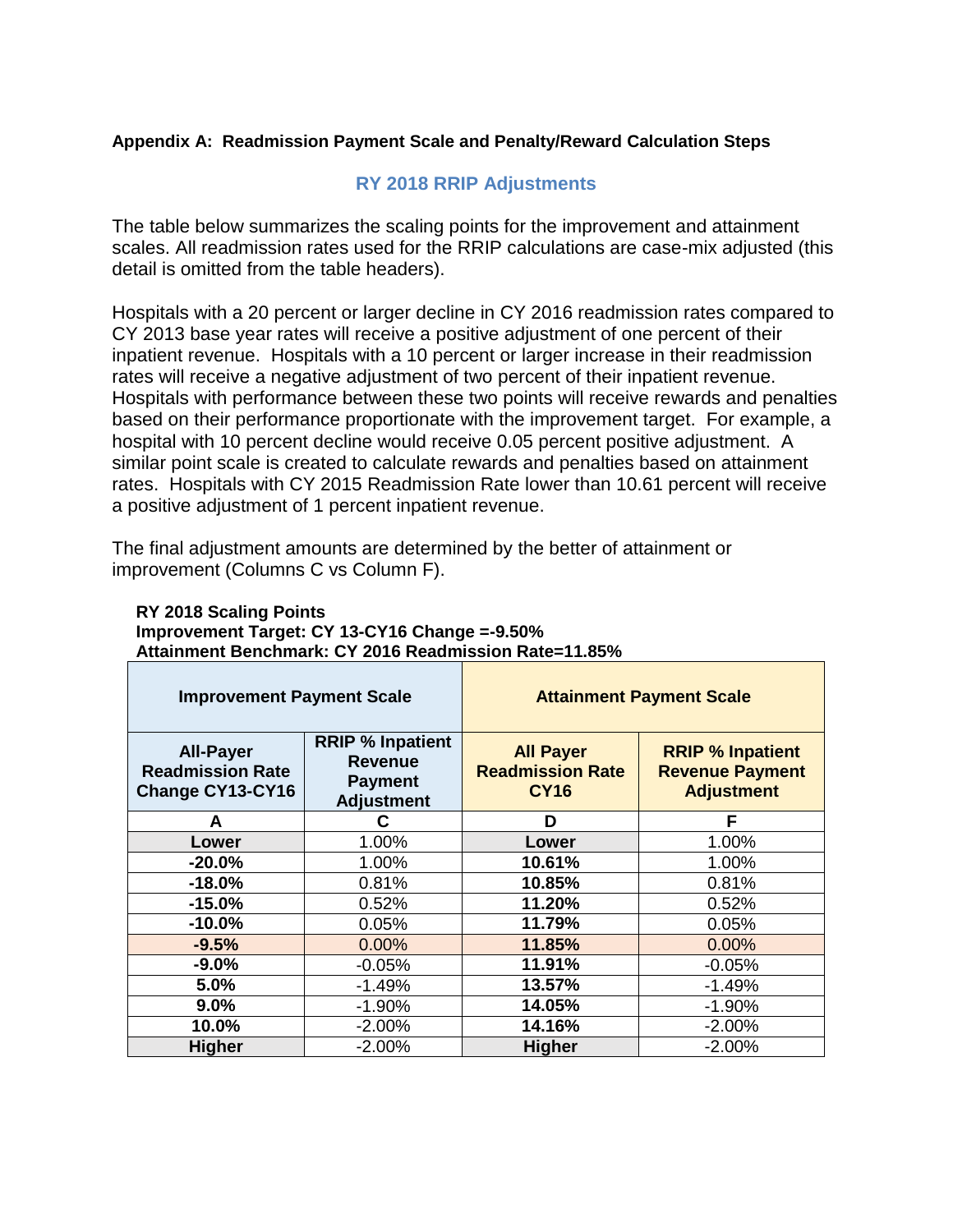### **Appendix B: Planned Readmission Logic Changes Version 3 versus Version 4**

CMS updated their Planned Readmissions Algorithm effective CY2016.

### **FUNDAMENTAL PRINCIPLES**

- 1. A few specific, limited types of care are always considered planned (transplant surgery, maintenance chemotherapy/immunotherapy, rehabilitation);
- 2. Otherwise, a planned readmission is defined as a non-acute readmission for a scheduled procedure; and,
- 3. Admissions for acute illness or for complications of care are never planned.

## **LOGIC**

- 1. A procedure is performed that is in one of the procedure categories that are always planned regardless of diagnosis;
- 2. The principal diagnosis is in one of the diagnosis categories that are always planned; or,
- 3. A procedure is performed that is in one of the potentially planned procedure categories and the principal diagnosis is not in the list of acute discharge diagnoses.

## **UPDATES**

- Removed 5 CCS Categories
	- o AHRQ CCS 47 Diagnostic cardiac catheterization; coronary arteriography
	- o AHRQ CCS 48 Insertion; revision; replacement; removal of cardiac pacemaker or cardioverter/defibrillator
	- o AHRQ CCS 62 Other diagnostic cardiovascular procedures
	- o AHRQ CCS 157 Amputation of lower extremity
	- o AHRQ CCS 169 Debridement of wound; infection or burn
- Added 1 CCS Category
	- o AHRQ CCS 1 Incision and excision of CNS

#### **EXPECTED IMPACT**

Table 3.2.2 - Effect of Planned Readmission Algorithm on HWR Measure (July 2013-June 2014)

|                                         | <b>HWR with Planned</b><br><b>Readmission</b><br>Version 3.0 | <b>HWR with Planned</b><br><b>Readmission</b><br>Version 4.0 |
|-----------------------------------------|--------------------------------------------------------------|--------------------------------------------------------------|
| <b>Number of Admissions</b>             | 6,843,808                                                    | 6,843,808                                                    |
| <b>Number of Unplanned Readmissions</b> | 1,042,729                                                    | 1,059,655                                                    |
| <b>Unplanned Readmission Rate</b>       | 15.2%                                                        | 15.5%                                                        |
| <b>Number of Planned Readmissions</b>   | 75,436                                                       | 58,510                                                       |
| <b>Planned Readmission Rate</b>         | 1.1%                                                         | 0.9%                                                         |
| % of Readmissions that are Planned      | 6.7%                                                         | 5.2%                                                         |

Tables with additional detail and specific codes needed for programming are available using zip files on the CMS website.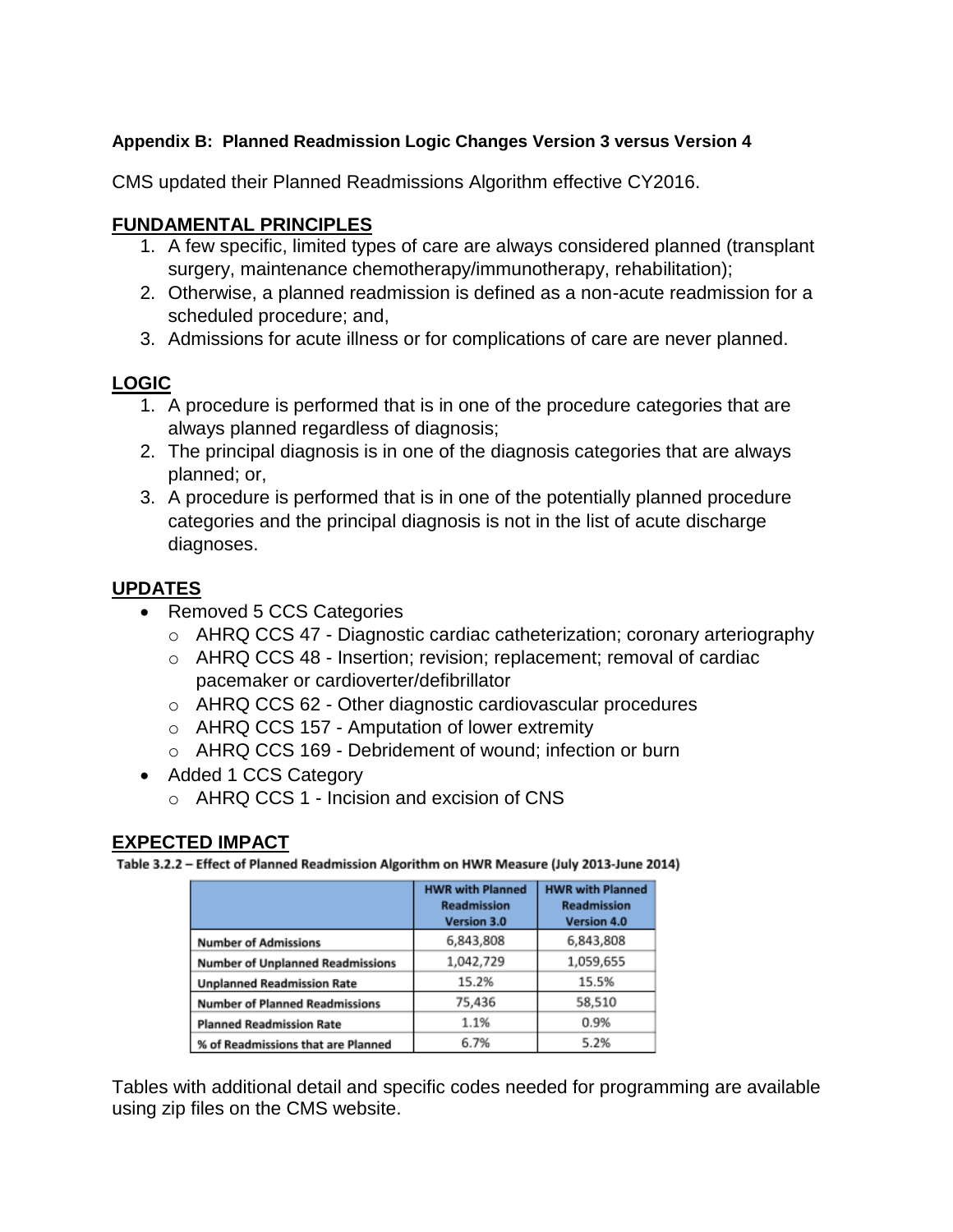#### **Appendix C: HSCRC CURRENT READMISSIONS MEASURE SPECIFICATIONS**

#### **1) Performance Metric**

The methodology for the Readmissions Reduction Incentive Program (RRIP) measures performance using the 30-day all-payer all hospital (both intra and inter hospital) readmission rate with adjustments for patient severity (based on discharge all-patient refined diagnosis-related group severity of illness [APR-DRG SOI]) and planned admissions.

The measure is very similar to the readmission rate that will be calculated for the new All-Payer Model with a few exceptions. For comparing Maryland's Medicare readmission rate to the national readmission rate, the Centers for Medicare & Medicaid Services (CMS) will calculate an unadjusted readmission rate for Medicare beneficiaries. Since the Health Services Cost Review Commission (HSCRC) measure is for hospital-specific payment purposes, adjustments had to be made to the metric that accounted for planned admissions and SOI. See below for details on the readmission calculation for the program.

### **2) Adjustments to Readmission Measurement**

The following discharges are removed from the numerator and/or denominator for the readmission rate calculations:

- Planned readmissions are excluded from the numerator based upon the CMS Planned Readmission Algorithm V. 4.0. The HSCRC has also added all vaginal and C-section deliveries and rehabilitation as planned using the APR-DRGs rather than principal diagnosis (APR-DRGs 540, 541, 542, 560, 860). Planned admissions are counted in the denominator because they could have an unplanned readmission.
- Discharges for newborn APR-DRG are removed.
- Oncology cases are removed prior to running readmission logic (APR-DRGs 41, 110, 136, 240, 281, 343, 382, 442, 461, 500, 511, 512, 530, 690, 691, 692, 693, 694, 680, 681).
- Rehabilitation cases as identified by APR-860 (which are coded after under ICD-10 based on type of daily service) are marked as planned admissions and made ineligible for readmission after readmission logic is run.
- Admissions with ungroupable APR-DRGs (955, 956) are not eligible for a readmission but can be a readmission for a previous admission.
- Hospitalizations within 30 days of a hospital discharge where a patient dies is counted as a readmission, however the readmission is removed from the denominator because there cannot be a subsequent readmission.
- Admissions that result in transfers, defined as cases where the discharge date of the admission is on the same or next day as the admission date of the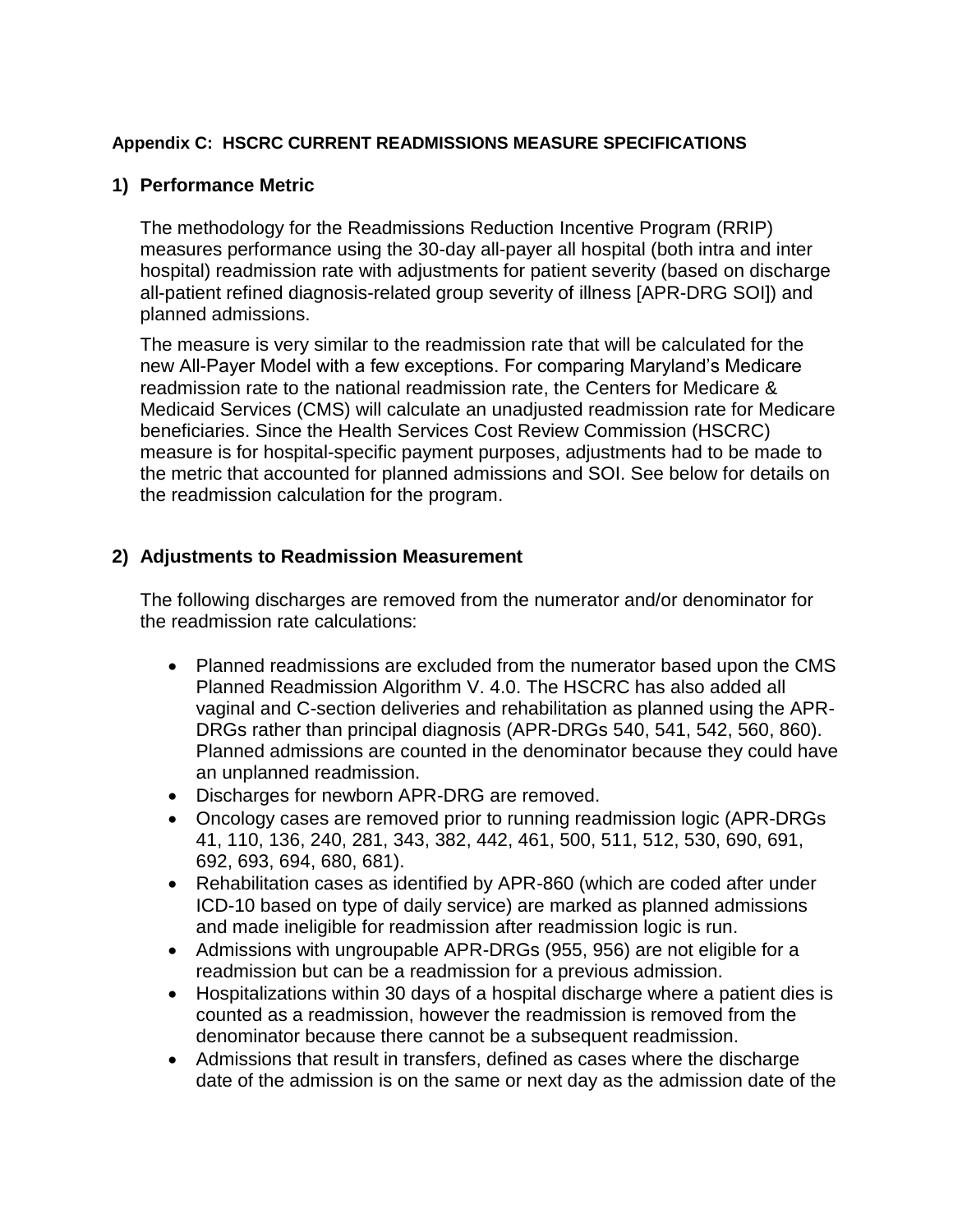subsequent admission, are removed from the denominator counts. Thus, only one admission is counted in the denominator and that is the admission to the transfer hospital. It is this discharge date that is used to calculate the 30-day readmission window.

- Discharges from rehabilitation hospitals (provider ids Chesapeake Rehab 213028, Adventist Rehab 213029, and Bowie Health 210333).
- Holy Cross Germantown (attainment only) and Levindale are included in the program; and
- Starting Jan 2016, HSCRC is receiving information about discharges from chronic beds within acute care hospitals with the same data submissions. These discharges are excluded from RRIP for this year.
- In addition, the following data cleaning edits are applied:
	- o Cases with null or missing Chesapeake Regional Information System unique patient identifiers (CRISP EIDs) are removed.
	- o Duplicates are removed.
	- o Negative interval days are removed.

HSCRC staff is revising case-mix data edits to prevent submission of duplicates and negative intervals, which are very rare. In addition, CRISP EID matching benchmarks are closely monitored. Currently, hospitals are required to have 9905 percent of inpatient discharges have a CRISP EID.

### **3) Details on the Calculation of Case-Mix Adjusted Readmission Rate**

**Data Source:** To calculate readmission rates for RRIP, inpatient abstract/case-mix data with CRISP EIDs (so that patients can be tracked across hospitals) is used for the measurement period plus an extra 30 days. To calculate case-mix adjusted readmission rate for CY 2013 base period and CY 2016 performance period, data from January 1 through December 31, plus 30 days in January of the next year will be used.

**SOFTWARE:** APR-DRG Version 32 (ICD-9) and Version 33 (ICD-10)

### **Calculation:**

Risk-Adjusted (Observed Readmissions) Readmission Rate = ------------------------------------ X Statewide Readmission Rate (Expected Readmissions)

**Numerator:** Number of observed hospital specific unplanned readmissions. **Denominator:** Number of expected hospital specific unplanned readmissions based upon discharge APR-DRG and Severity of Illness. See below for how to calculate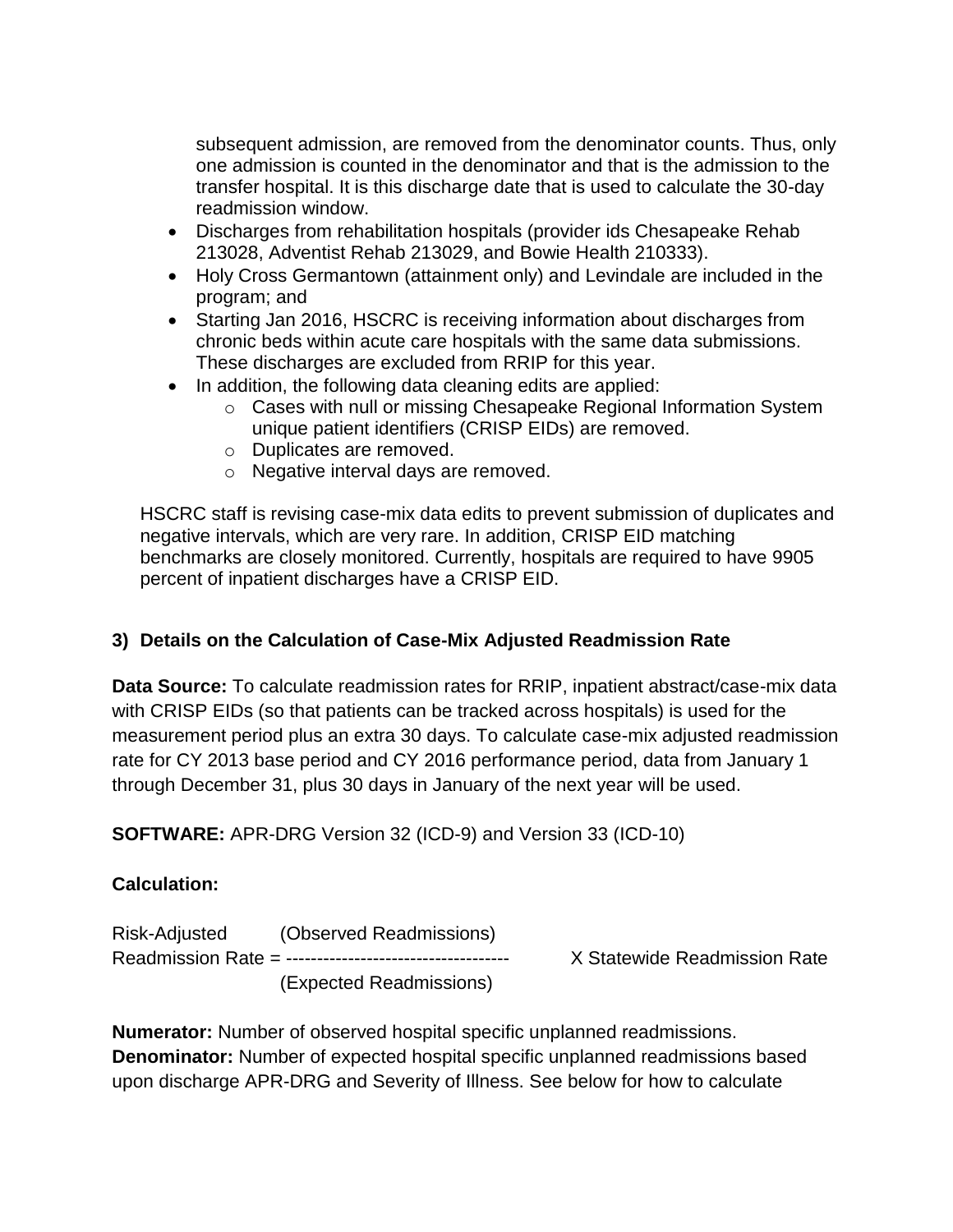expected readmissions adjusted for APR-DRG SOI.

### **Risk Adjustment Calculation:**

- Calculate the Statewide Readmission Rate without Planned Readmissions.
	- $\circ$  Statewide Readmission Rate = Total number of readmissions with exclusions removed / Total number of hospital discharges with exclusions removed.
- For each hospital, calculate the number of observed unplanned readmissions.
- For each hospital, calculate the number of expected unplanned readmissions based upon discharge APR-DRG SOI (see below for description). For each hospital, cases are removed if the discharge APR-DRG and SOI cells have less than two total cases in the base period data (CY 2013).
- Calculate the ratio of observed (O) readmissions over expected (E) readmissions. A ratio of > 1 means there were more observed readmissions than expected based upon that hospital's case mix. A ratio < 1 means that there were fewer observed readmissions than expected based upon that hospital's case mix.
- Multiply O/E ratio by the statewide rate to get risk-adjusted readmission rate by hospital.

## **Expected Values:**

The expected value of readmissions is the number of readmissions a hospital, given its mix of patients as defined by discharge APR-DRG category and SOI level, would have experienced had its rate of readmissions been identical to that experienced by a reference or normative set of hospitals. Currently, HSCRC is using state average rates as the benchmark.

The technique by which the expected value or expected number of readmissions is calculated is called indirect standardization. For illustrative purposes, assume that every discharge can meet the criteria for having a readmission, a condition called being "at risk" for a readmission. All discharges will either have no readmissions or will have one readmission. The readmission rate is the proportion or percentage of admissions that have a readmission.

The rates of readmissions in the normative database are calculated for each APR-DRG category and its SOI levels by dividing the observed number of readmissions by the total number of discharges. The readmission norm for a single APR-DRG SOI level is calculated as follows:

Let:

 $N = norm$ 

 $P =$  Number of discharges with a readmission

 $D =$  Number of discharges that can potentially have a readmission

i = An APR DRG category and a single SOI level

$$
N_i = \frac{P_i}{D_i}
$$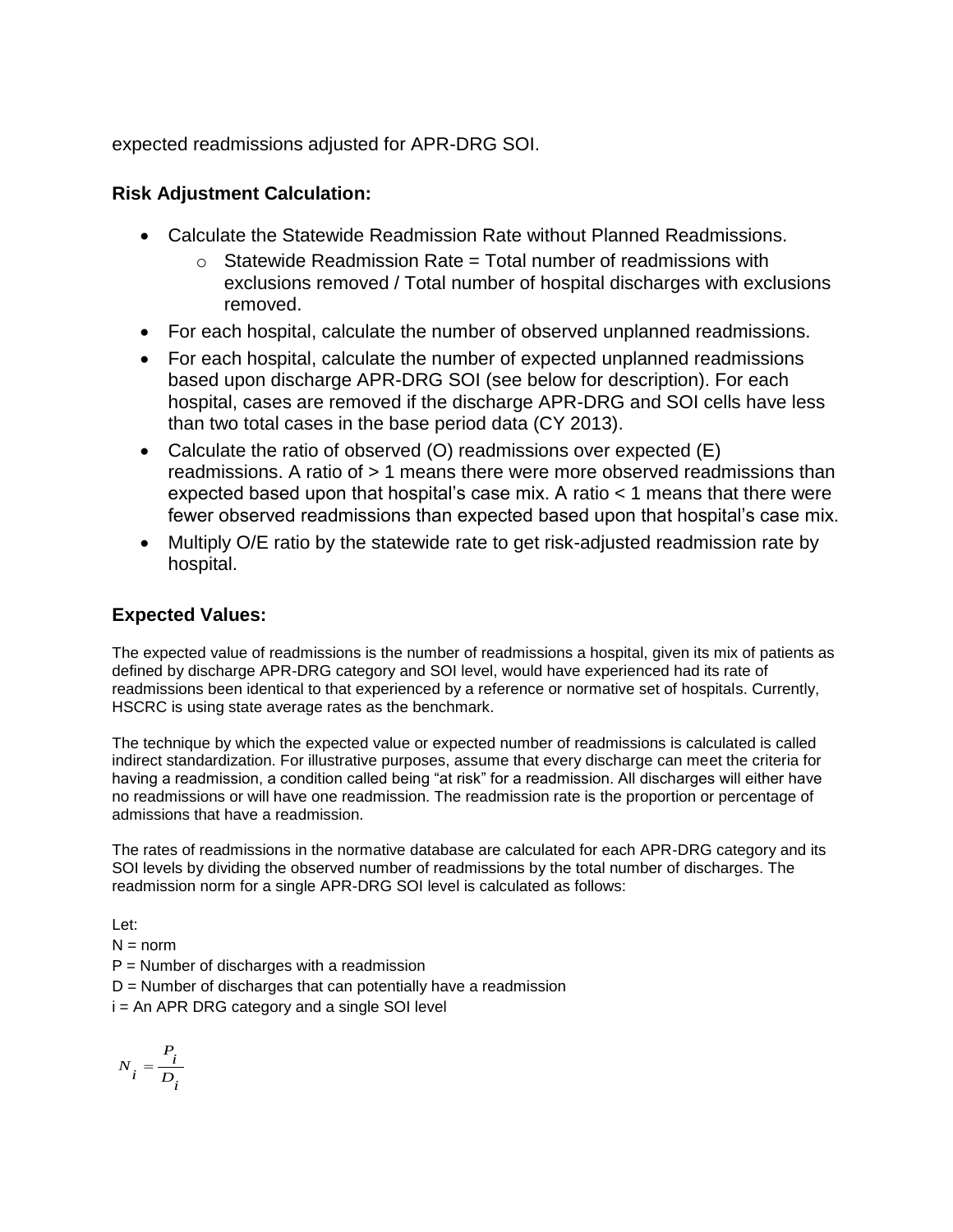For this example, this number is displayed as readmissions per discharge to facilitate the calculations in the example. Most reports will display this number as a rate per one thousand.

Once a set of norms has been calculated, they can be applied to each hospital. For this example, the computation is for an individual APR-DRG category and its SOI levels. This computation could be expanded to include multiple APR-DRG categories or any other subset of data, by simply expanding the summations.

Consider the following example for an individual APR DRG category.

| Severity of<br><b>Illness</b><br>Level | Discharges at<br><b>Risk for</b><br>Readmission | <b>Discharges</b><br>with<br><b>Readmission</b> | <b>Readmissions</b><br>per Discharge | <b>Normative</b><br><b>Readmissions</b><br>per Discharge | <b>Expected # of</b><br><b>Readmissions</b> |
|----------------------------------------|-------------------------------------------------|-------------------------------------------------|--------------------------------------|----------------------------------------------------------|---------------------------------------------|
|                                        | 200                                             | 10                                              | .05                                  | .07                                                      | 14.0                                        |
|                                        | 150                                             | 15                                              | .10                                  | .10                                                      | 15.0                                        |
|                                        | 100                                             | 10                                              | .10                                  | .15                                                      | 15.0                                        |
|                                        | 50                                              | 10                                              | .20                                  | .25                                                      | 12.5                                        |
| Total                                  | 500                                             | 45                                              | .09                                  |                                                          | 56.5                                        |

#### **Expected Value Computation Example**

For the APR-DRG category, the number of discharges with readmission is 45, which is the sum of discharges with readmissions (column 3). The overall rate of readmissions per discharge, 0.09, is calculated by dividing the total number of discharges with a readmission (sum of column 3) by the total number of discharges at risk for readmission (sum of column 2), i.e., 0.09 = 45/500. From the normative population, the proportion of discharges with readmissions for each SOI level for that APR-DRG category is displayed in column 5. The expected number of readmissions for each SOI level shown in column 6 is calculated by multiplying the number of discharges at risk for a readmission (column 2) by the normative readmissions per discharge rate (column 5) The total number of readmissions expected for this APR-DRG category is the expected number of readmissions for the SOI.

In this example, the expected number of readmissions for this APR-DRG category is 56.5, compared to the actual number of discharges with readmissions of 45. Thus, the hospital had 11.5 fewer actual discharges with readmissions than were expected for this APR-DRG category. This difference can also be expressed as a percentage.

APR-DRGs by SOI categories are excluded from the computation of the actual and expected rates when there are only zero or one at risk admission statewide for the associated APR-DRG by SOI category.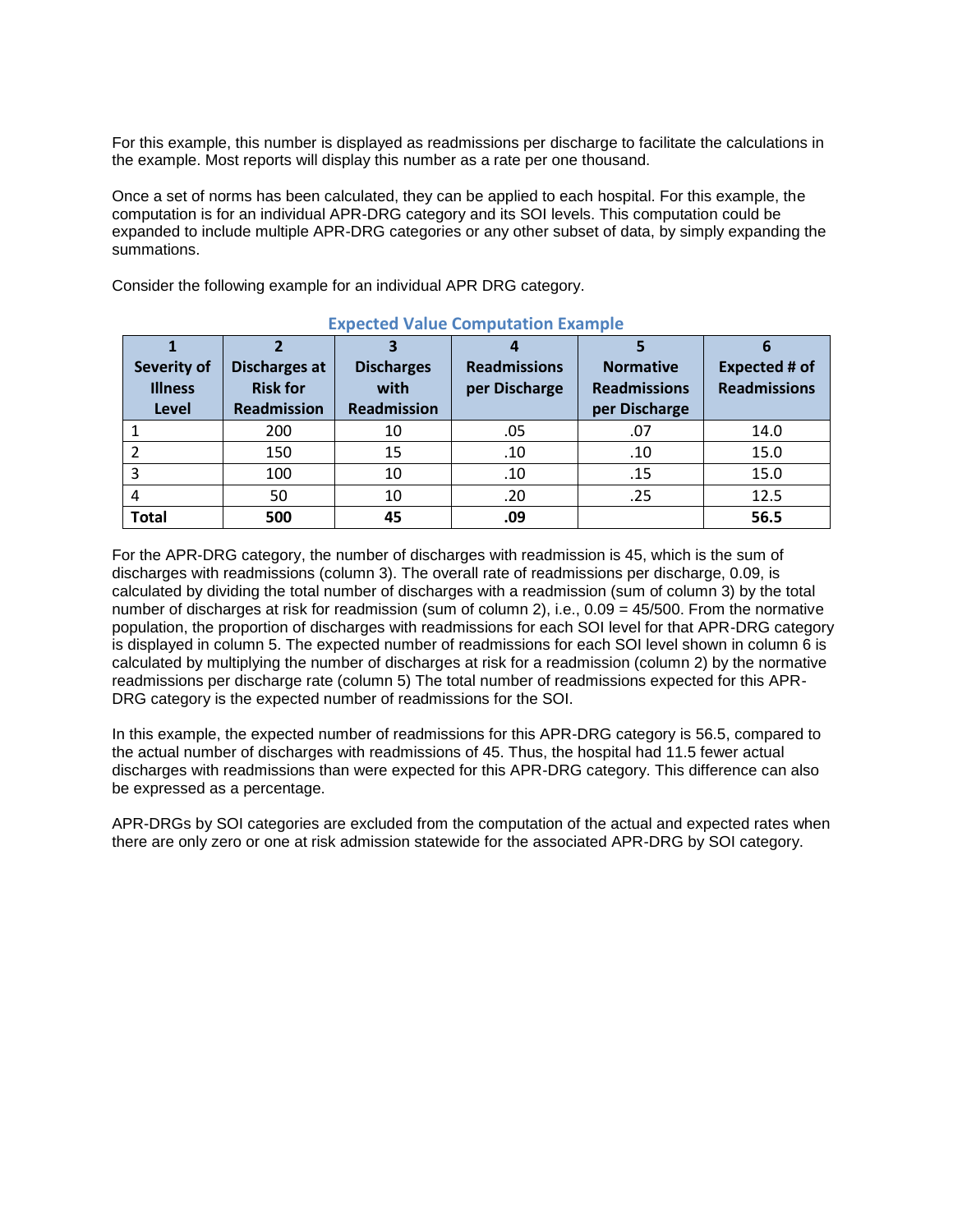|                       | <b>Hospital Name</b>      |                | <b>Case-Mix Adjusted Readmission Rate</b> |                                         |                          |  |
|-----------------------|---------------------------|----------------|-------------------------------------------|-----------------------------------------|--------------------------|--|
| <b>Hospital</b><br>ID |                           | <b>CY 2013</b> | <b>CY 2013</b><br><b>YTD</b><br>(April)   | <b>CY 2016</b><br><b>YTD</b><br>(April) | Percent<br><b>Change</b> |  |
| 210023                | Anne Arundel              | 12.10%         | 11.66%                                    | 10.26%                                  | $-11.99%$                |  |
| 210061                | <b>Atlantic General</b>   | 11.91%         | 12.27%                                    | 9.09%                                   | $-25.89%$                |  |
| 210013                | <b>Bon Secours</b>        | 19.10%         | 19.70%                                    | 13.90%                                  | $-29.43%$                |  |
| 210039                | Calvert                   | 9.82%          | 10.42%                                    | 9.45%                                   | $-9.34%$                 |  |
| 210033                | Carroll                   | 12.18%         | 11.86%                                    | 11.14%                                  | $-6.06%$                 |  |
| 210051                | Doctors                   | 12.77%         | 12.59%                                    | 11.31%                                  | $-10.16%$                |  |
| 210005                | Frederick                 | 10.60%         | 10.92%                                    | 9.51%                                   | $-12.91%$                |  |
| 210060                | Ft. Washington            | 13.06%         | 12.55%                                    | 10.14%                                  | $-19.19%$                |  |
| 210017                | Garrett                   | 7.04%          | 7.01%                                     | 5.88%                                   | $-16.11%$                |  |
| 210044                | <b>GBMC</b>               | 11.19%         | 11.33%                                    | 10.09%                                  | $-10.96%$                |  |
| 210065                | HC-Germantown             |                |                                           | 9.18%                                   |                          |  |
| 210004                | <b>Holy Cross</b>         | 11.32%         | 11.56%                                    | 11.78%                                  | 1.85%                    |  |
| 210048                | <b>Howard County</b>      | 11.80%         | 10.55%                                    | 10.55%                                  | $-0.04%$                 |  |
| 210029                | JH Bayview                | 15.30%         | 15.14%                                    | 14.25%                                  | $-5.85%$                 |  |
| 210009                | <b>Johns Hopkins</b>      | 14.68%         | 14.60%                                    | 12.86%                                  | $-11.93%$                |  |
| 210055                | Laurel Regional           | 13.89%         | 13.39%                                    | 11.39%                                  | $-14.93%$                |  |
| 210064                | Levindale                 | 13.67%         | 12.34%                                    | 11.05%                                  | $-10.53%$                |  |
| 210045                | McCready                  | 11.93%         | 11.69%                                    | 14.59%                                  | 24.80%                   |  |
| 210015                | MedStar Fr Square         | 12.94%         | 12.94%                                    | 11.77%                                  | $-9.07%$                 |  |
| 210056                | MedStar Good Sam          | 14.45%         | 14.49%                                    | 11.94%                                  | $-17.59%$                |  |
| 210034                | <b>MedStar Harbor</b>     | 13.02%         | 12.42%                                    | 11.55%                                  | $-6.98%$                 |  |
| 210018                | <b>MedStar Montgomery</b> | 12.44%         | 12.00%                                    | 10.13%                                  | $-15.57%$                |  |
| 210062                | MedStar Southern MD       | 11.91%         | 11.78%                                    | 10.69%                                  | $-9.26%$                 |  |
| 210028                | MedStar St. Mary's        | 12.69%         | 12.51%                                    | 10.38%                                  | $-17.02%$                |  |
| 210024                | <b>MedStar Union Mem</b>  | 14.35%         | 14.28%                                    | 11.90%                                  | $-16.68%$                |  |
| 210008                | Mercy                     | 14.61%         | 14.25%                                    | 12.09%                                  | $-15.15%$                |  |
| 210001                | Meritus                   | 11.83%         | 11.65%                                    | 10.78%                                  | $-7.47%$                 |  |
| 210040                | Northwest                 | 15.07%         | 14.99%                                    | 12.47%                                  | $-16.83%$                |  |
| 210019                | Peninsula                 | 11.02%         | 10.69%                                    | 9.54%                                   | $-10.83%$                |  |
| 210003                | PG Hospital               | 10.67%         | 10.58%                                    | 9.67%                                   | $-8.55%$                 |  |
| 210057                | Shady Grove               | 10.89%         | 11.61%                                    | 9.92%                                   | $-14.57%$                |  |
| 210012                | Sinai                     | 14.27%         | 13.78%                                    | 12.05%                                  | $-12.55%$                |  |
| 210011                | St. Agnes                 | 13.86%         | 13.35%                                    | 12.32%                                  | $-7.70%$                 |  |
| 210022                | Suburban                  | 11.14%         | 11.20%                                    | 10.76%                                  | $-3.93%$                 |  |
| 210043                | UM-BWMC                   | 14.15%         | 14.17%                                    | 12.59%                                  | $-11.15%$                |  |

**Appendix D: Preliminary RY 2018 Case-Mix Adjusted Readmission Rates**